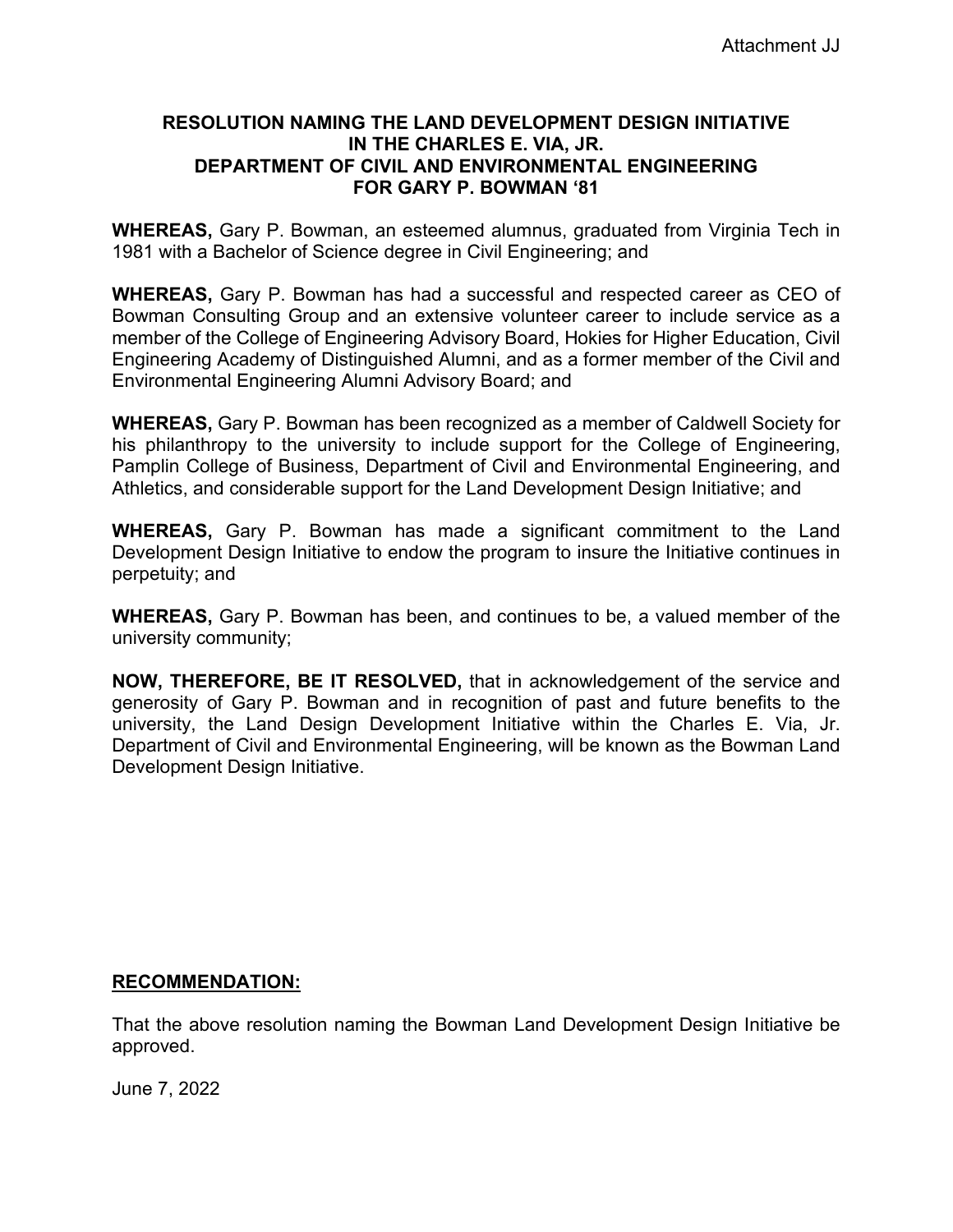## **RESOLUTION NAMING THE PODIATRY CLINIC AT THE EQUINE MEDICAL CENTER FOR PAUL J. GOODNESS**

**WHEREAS,** Paul J. Goodness worked with clinicians at the Equine Medical Center to conduct podiatry research projects and to fabricate shoes designed to heal; and

**WHEREAS,** Paul Goodness had an instinct for treating horses with chronic hoof conditions; and

**WHEREAS,** Paul Goodness was a Certified Journeyman Farrier with the American Farriers' Association and served as the official farrier for the United States Equestrian Team between 1992 and 1996, culminating with service at the 1996 Olympic Games in Atlanta, Georgia; and

**WHEREAS,** Paul Goodness was professionally educated as a farrier, and with a partner founded the first group farrier practice and referral therapeutic farrier clinic in the Northern Virginia area, which quickly became a mecca for challenging equine podiatry cases; and

**WHEREAS,** Paul Goodness was a highly respected and well-known professional who humbly and graciously served the equine community for over 40 years and possessed a passion for the equine industry, understanding the importance of providing quality care for horses that are in need of such care; and

**WHEREAS,** Paul Goodness passed away in July 2020, and members of the equine community whom his life touched desire to honor his work posthumously in recognition of his contributions to advancing podiatry through his collaborations with the Equine Medical Center clinicians; and

**WHEREAS,** through the combined generosity of numerous donors, including Beverly "Peggy" Steinman, the Youngkin family, EMC clinicians, and other members of the closeknit equine community, gifts have been made to build the breezeway that connects the Podiatry Clinic with the Youngkin Soundness Clinic in memory of Paul Goodness;

**NOW, THEREFORE, BE IT RESOLVED,** that in appreciation to the many donors for their vision and generosity to honor Paul Goodness by creating a lasting memorial, the Podiatry Clinic at the Equine Medical Center be henceforth known as the Paul J. Goodness Podiatry Clinic.

# **RECOMMENDATION:**

That the above resolution naming the Paul J. Goodness Podiatry Clinic be approved.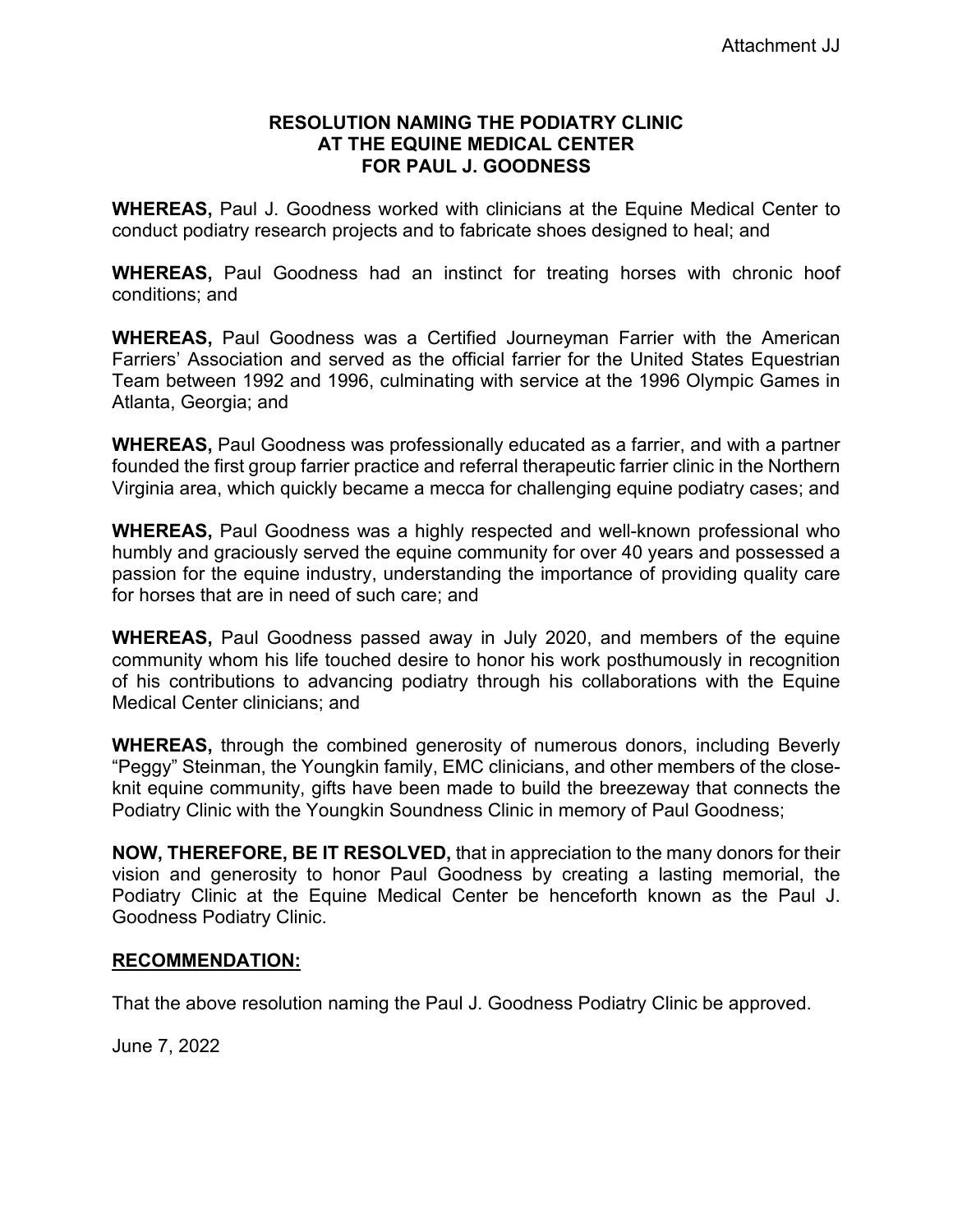## **RESOLUTION NAMING THE INDOOR RIDING ARENA AT THE EQUINE MEDICAL CENTER FOR STEPHEN AND JANE HALE**

**WHEREAS,** Jane and Stephen Hale were distinguished friends of Virginia Tech through their association with the Marion duPont Scott Equine Medical Center; and

**WHEREAS,** the Hales possessed a passion for the equine industry and understood the importance of providing quality care for horses such that they left a bequest to the Equine Medical Center: and

**WHEREAS,** the principal donors, Aimee and Frank Batten, Jr., were excited by the vision for the Indoor Riding Arena, complete with a business plan and enclosed space for the treatment of equine patients; and

**WHEREAS,** through the generosity of Aimee and Frank Batten, Jr., a Challenge gift was made to support the renovation and expansion project creating the Indoor Arena also known as the Equine Performance Evaluation Center; and

**WHEREAS,** the Battens chose to inspire others to give, so they were delighted to have their Challenge met by the Hale estate; and

**WHEREAS,** Aimee and Frank Batten, Jr. have been recognized as members of the Virginia Tech Ut Prosim Society as members of the President's Circle; and

**WHEREAS,** Aimee and Frank Batten, Jr. have been, and continue to be, valued members of the university community;

**NOW, THEREFORE, BE IT RESOLVED** that in appreciation to Aimee and Frank Batten, Jr. and the Hales for their vision and generosity, the Indoor Arena at the Equine Medical Center be named the Jane and Stephen Hale Equine Performance Evaluation Center.

# **RECOMMENDATION:**

That the above resolution naming the Jane and Stephen Hale Equine Performance Evaluation Center be approved.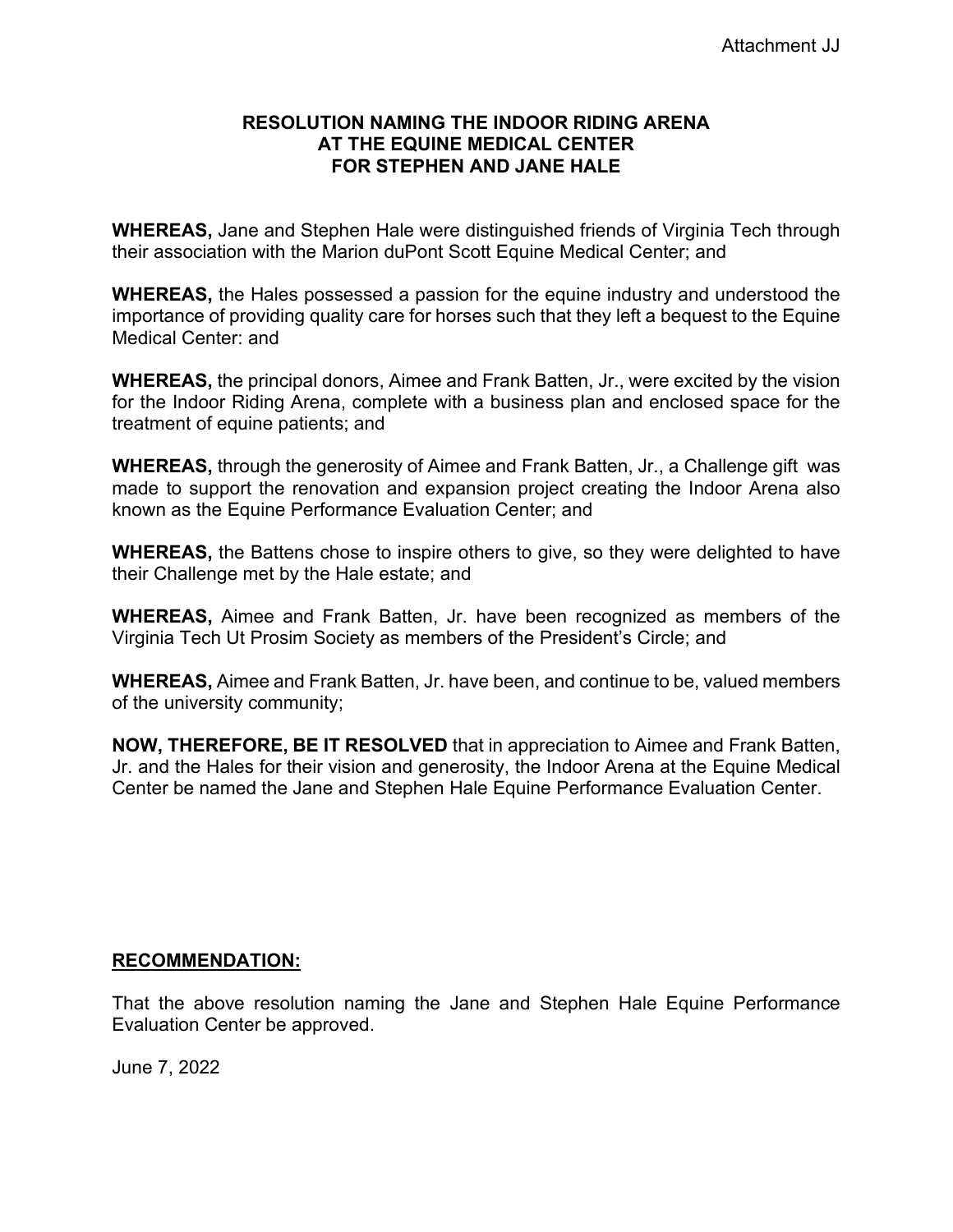## **RESOLUTION NAMING THE FOOTBALL PLAYERS' LOUNGE FOR MEHUL ('98) AND HEMA ('99) SANGHANI**

**WHEREAS,** Mehul Sanghani is a proud alumnus of Virginia Polytechnic Institute and State University, having received his bachelor's degree in 1998 from the College of Engineering and his master's degree in 2004 from the College of Science; and

**WHEREAS,** Hema Sanghani is a proud alumna of Virginia Polytechnic Institute and State University, having received her bachelor's degree in 1999 from the Pamplin College of Business; and

**WHEREAS,** Mehul and Hema Sanghani have been enthusiastic and loyal supporters of Virginia Tech and its athletics program in addition to being faithful members of the Virginia Tech Athletic Fund; and

**WHEREAS,** Mehul and Hema Sanghani have been recognized as members of the Ut Prosim Society at the President's Circle Level; and

**WHEREAS,** the Sanghanis have been generous and transformational visionaries for the future of Virginia Tech, laying a foundation for the betterment of society in partnership with the university through enhancements in data analytics, tackling food insecurity, and upgrading recruitment and educational opportunities for student-athletes; and

**WHEREAS,** Mehul and Hema Sanghani generously provided funds for significant improvements to the football players' lounge to serve as a place where current team members can bond and enjoy moments of fellowship, while offering an ideal location for recruits and their families to relax during visits to campus; and

**WHEREAS,** Mehul and Hema Sanghani have been and continue to be valued members of the Virginia Tech community;

**NOW, THEREFORE, BE IT RESOLVED** that in appreciation to Mehul and Hema Sanghani for their generosity towards Virginia Tech and the Department of Athletics, the football players' lounge will henceforth be known as the Sanghani Football Players' Lounge.

**BE IT FURTHER RESOLVED,** that this naming supersedes any prior namings of the aforementioned space.

# **RECOMMENDATION:**

That the above resolution naming the Sanghani Football Players' Lounge be approved.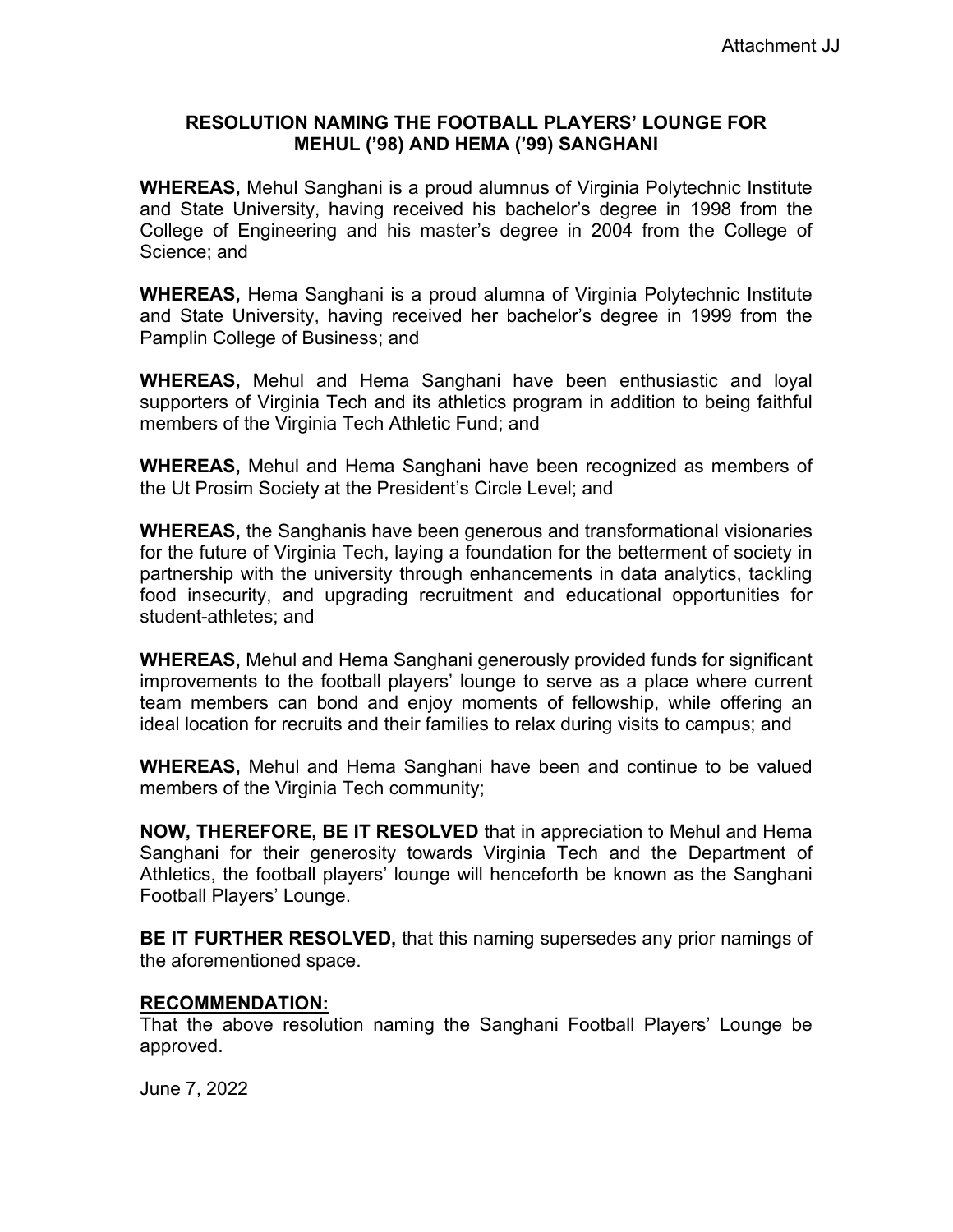# **RESOLUTION NAMING GATE #6 AT LANE STADIUM IN THE ATHLETICS COMPLEX FOR EDWIN A. "WIN" SHERIDAN, IV '94**

**WHEREAS,** Edwin A. Sheridan, IV is a proud alumnus of Virginia Polytechnic Institute and State University, having received his bachelor's degree from the College of Liberal Arts and Human Sciences in the class of 1994; and

**WHEREAS,** Win Sheridan has been an enthusiastic and loyal supporter of Virginia Tech and its athletics program in addition to being a faithful member of the Virginia Tech Athletic Fund; and

**WHEREAS,** Win Sheridan has been recognized as a member of the Ut Prosim Society at the President's Circle Level; and

**WHEREAS,** Win Sheridan has supported Virginia Tech and the athletics program as both fan and philanthropist for more than two decades; and

**WHEREAS,** Win Sheridan's generosity includes major gifts to establish the Apex Center for Entrepreneurs, and for Lane Stadium's South End Zone and West Side expansions, and the Beamer-Lawson Indoor Practice Facility; and

**WHEREAS,** Win Sheridan is one of the original members of *Team First*, a group dedicated to annual support of Virginia Tech Football and key enhancements for the next era and future vision of the program; and

**WHEREAS,** Win Sheridan has made a major commitment designated for significant improvements to the football locker room; and

**WHEREAS,** Win Sheridan has been and continues to be a valued member of the Virginia Tech community;

**NOW, THEREFORE, BE IT RESOLVED,** that in appreciation to Win Sheridan for his generosity towards Virginia Tech and the Department of Athletics, Gate 6 at Lane Stadium be henceforth known as the Win Sheridan Gate.

# **RECOMMENDATION:**

That the above resolution naming the Win Sheridan Gate be approved.